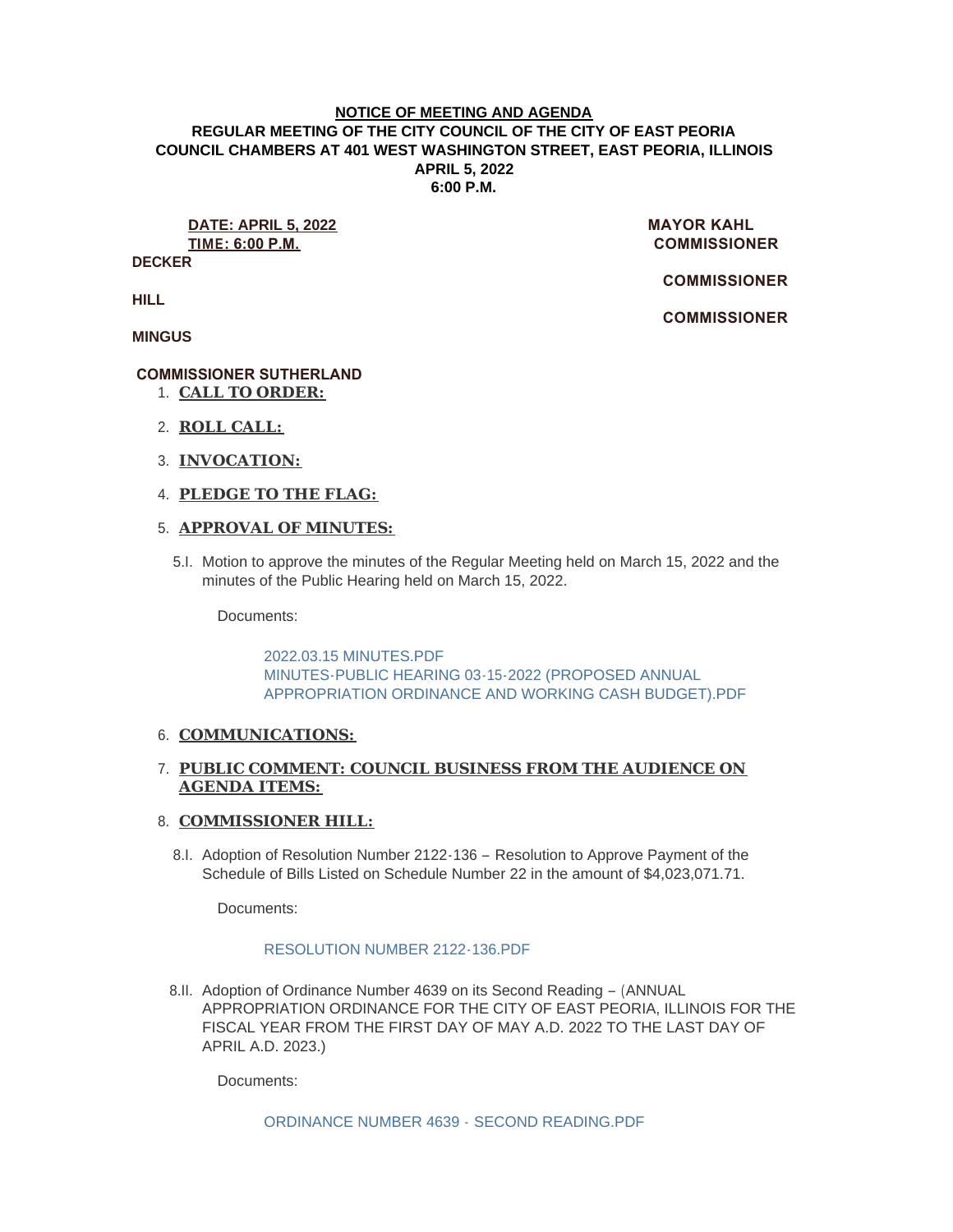8.III. Adoption of Resolution Number 2122-120 on its Second Reading - Resolution to approve the Working Cash Budget for the Fiscal Year from the first day of May A.D. 2022 to the last day of April A.D. 2023.

Documents:

### [RESOLUTION NUMBER 2122-120 -](https://www.cityofeastpeoria.com/AgendaCenter/ViewFile/Item/4251?fileID=29623) SECOND READING.PDF

8.IV. Adoption of Resolution Number 2122-134 - Resolution approving the appointment by Mayor Kahl of Julie Siebert to the Planning Commission.

Documents:

### [RESOLUTION NUMBER 2122-134.PDF](https://www.cityofeastpeoria.com/AgendaCenter/ViewFile/Item/4252?fileID=29624)

8.V. Approval of Ordinance Number 4641  $\cdot$  (AN ORDINANCE AMENDING REGULATIONS FOR SHORT-TERM RENTALS UNDER THE EAST PEORIA CITY CODE.) To be laid on the table for no less than one week for public inspection.

Documents:

#### [ORDINANCE NUMBER 4641.PDF](https://www.cityofeastpeoria.com/AgendaCenter/ViewFile/Item/4253?fileID=29625)

8.VI. Approval of Ordinance Number 4642 - (AN ORDINANCE AMENDING ZONING REGULATIONS IN TITLE 5 OF THE EAST PEORIA CITY CODE FOR SPECIAL USES ALLOWED IN RESIDENTIAL DISTRICTS TO INCLUDE BEEKEEPING IN LIMITED SITUATIONS.)

To be laid on the table for no less than one week for public inspection.

Documents:

#### [ORDINANCE NUMBER 4642.PDF](https://www.cityofeastpeoria.com/AgendaCenter/ViewFile/Item/4254?fileID=29626)

8.VII. Approval of Resolution No. 2122-133 - Resolution Approving Software Licensing Agreement for the City's Geographical Information System (GIS System). To be laid on the table for no less than one week for public inspection.

Documents:

#### [RESOLUTION NUMBER 2122-133.PDF](https://www.cityofeastpeoria.com/AgendaCenter/ViewFile/Item/4267?fileID=29639)

8. VIII. Approval of Resolution Number 2122-131 - Resolution approving a Cabinet Ground Lease Agreement with the Emergency Telephone System Board at EastSide Centre. To be laid on the table for no less than one week for public inspection.

Documents:

# [RESOLUTION NUMBER 2122-131.PDF](https://www.cityofeastpeoria.com/AgendaCenter/ViewFile/Item/4269?fileID=29641)

8.IX. Approval of Resolution Number 2122-121 - Resolution Regarding Renewal of Group Term Life Insurance Policy for City Employees. To be laid on the table for no less than one week for public inspection.

Documents: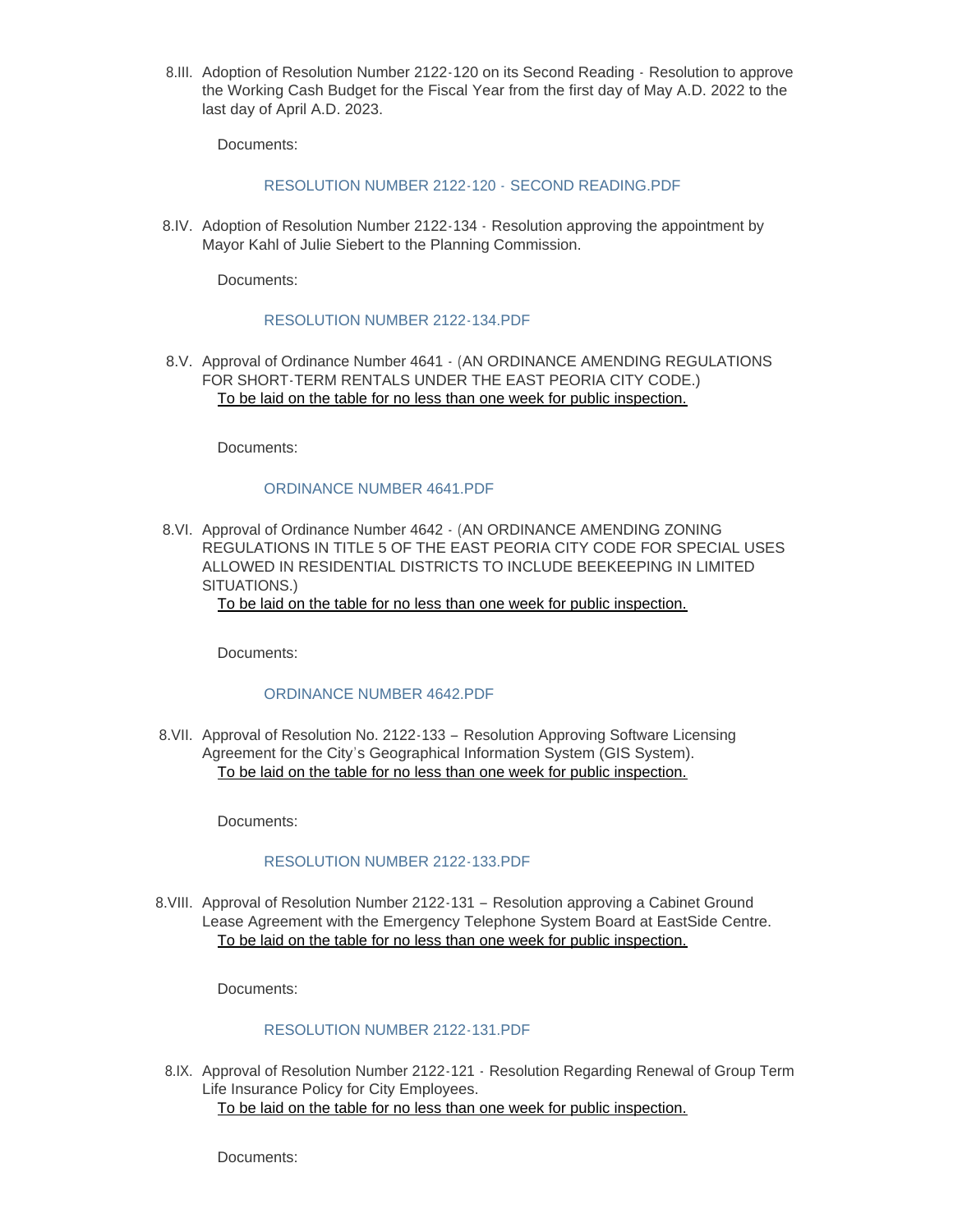### [RESOLUTION NUMBER 2122-121.PDF](https://www.cityofeastpeoria.com/AgendaCenter/ViewFile/Item/4255?fileID=29627)

8.X. Approval of Resolution Number 2122-125 - Resolution Regarding Employee Contribution Rates for the City's Group Health Insurance Plan. To be laid on the table for no less than one week for public inspection.

Documents:

### [RESOLUTION NUMBER 2122-125.PDF](https://www.cityofeastpeoria.com/AgendaCenter/ViewFile/Item/4256?fileID=29628)

8.XI. Approval of Resolution Number 2122-132 - Resolution to approve the salaries, wages, and employee benefits for certain non-union employees of the City of East Peoria for the fiscal year beginning May 1, 2022 and ending on April 30, 2023. To be laid on the table for no less than one week for public inspection.

Documents:

### [RESOLUTION NUMBER 2122-132.PDF](https://www.cityofeastpeoria.com/AgendaCenter/ViewFile/Item/4257?fileID=29629)

8.XII. Approval of Ordinance Number 4640 - (AN ORDINANCE AMENDING THE RETIREMENT PROVISIONS OF THE CITY OF EAST PEORIA PERSONNEL POLICY MANUAL THAT ADDRESS PAYOUTS AT RETIREMENT.) To be laid on the table for no less than one week for public inspection.

Documents:

#### [ORDINANCE NUMBER 4640.PDF](https://www.cityofeastpeoria.com/AgendaCenter/ViewFile/Item/4258?fileID=29630)

8.XIII. Approval of Resolution Number 2122-135 - Resolution Approving Contract with Optimum Health Solutions for Assisting with the Employee Wellness Program. To be laid on the table for no less than one week for public inspection.

Documents:

### [RESOLUTION NUMBER 2122-135.PDF](https://www.cityofeastpeoria.com/AgendaCenter/ViewFile/Item/4264?fileID=29636)

8.XIV. Approval of Resolution Number 2122-137 - Resolution Regarding Revisions to the City's Group Health Insurance Plan. To be laid on the table for no less than one week for public inspection.

Documents:

# [RESOLUTION NUMBER 2122-137.PDF](https://www.cityofeastpeoria.com/AgendaCenter/ViewFile/Item/4265?fileID=29637)

8.XV. Approval of Resolution Number 2122-138 - Resolution Regarding Reinsurance Carrier for the City's Group Health Insurance Plan for the 2022-2023 Plan Year. To be laid on the table for no less than one week for public inspection.

Documents: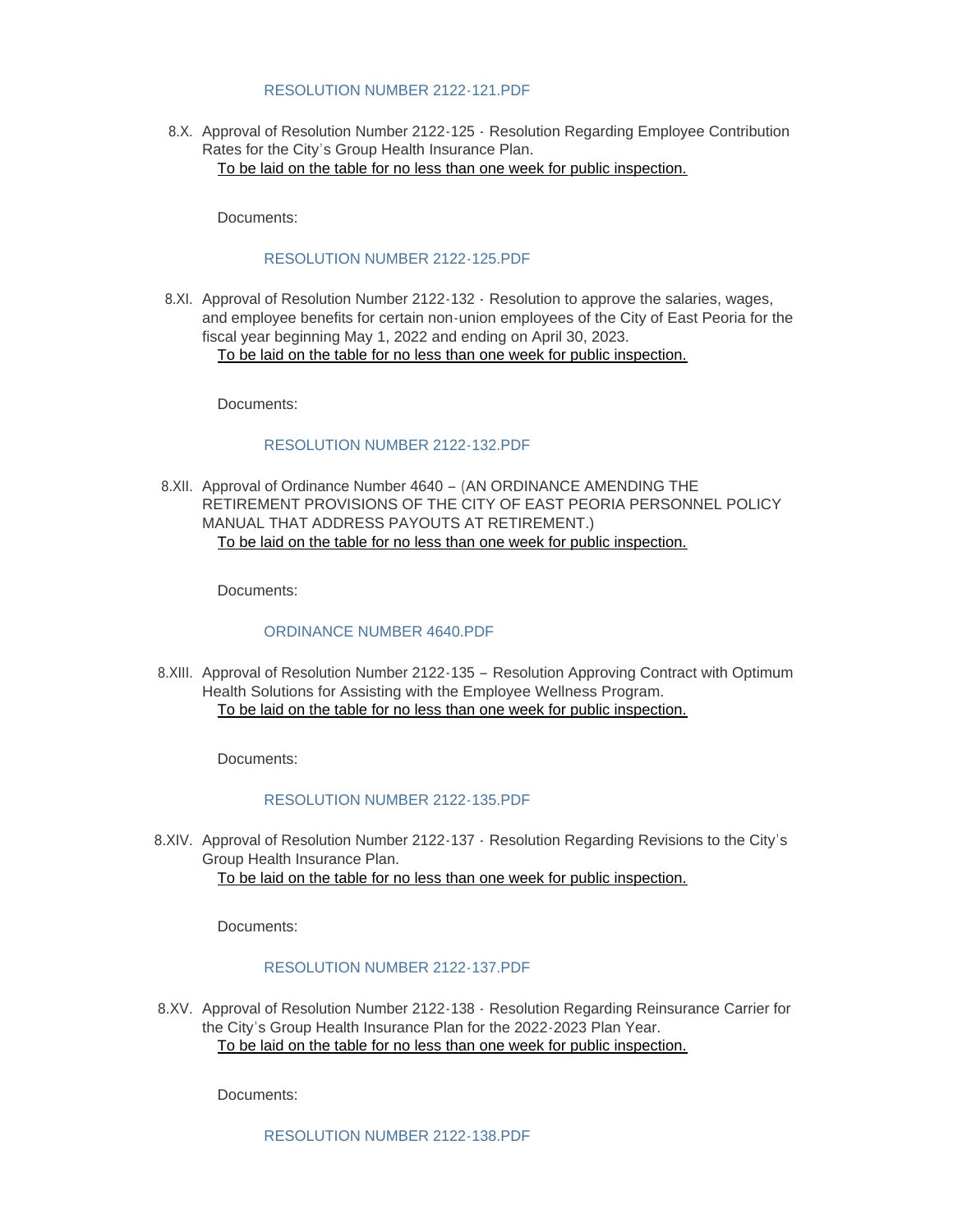8.XVI. Approval of Resolution Number 2122-126 - Resolution Authorizing Fourth Amendment to Lease Agreement with Accelerated Health Systems. To be laid on the table for no less than one week for public inspection.

Documents:

# [RESOLUTION NUMBER 2122-126.PDF](https://www.cityofeastpeoria.com/AgendaCenter/ViewFile/Item/4259?fileID=29631)

### **COMMISSIONER DECKER:** 9.

### 10. **COMMISSIONER SUTHERLAND:**

10.I. Approval of Resolution Number 2122-128 - Resolution accepting the Proposal from Cornwell Engineering Group for a Corrosion Control Study within the Valley View Knolls Water System.

To be laid on the table for no less than one week for public inspection.

Documents:

### [RESOLUTION NUMBER 2122-128.PDF](https://www.cityofeastpeoria.com/AgendaCenter/ViewFile/Item/4260?fileID=29632)

10.II. Approval of Ordinance Number 4643 - (AN ORDINANCE AMENDING TITLE 7, CHAPTER 5, SECTION 1.11 OF THE EAST PEORIA CITY CODE TO AMEND THE POLICY OF FORGIVENESS FOR INTERNAL WATER LEAKS.) To be laid on the table for no less than one week for public inspection.

Documents:

### [ORDINANCE NUMBER 4643.PDF](https://www.cityofeastpeoria.com/AgendaCenter/ViewFile/Item/4261?fileID=29633)

## 11. **COMMISSIONER MINGUS:**

11. Approval of Resolution Number 2122-127 - Resolution approving a Memorandum of Understanding between the City and International Association of Fire Fighters Local Number 1498 regarding Paramedic Bonus at Time of Hire. To be laid on the table for no less than one week for public inspection.

Documents:

### [RESOLUTION NUMBER 2122-127.PDF](https://www.cityofeastpeoria.com/AgendaCenter/ViewFile/Item/4262?fileID=29634)

11.II. Approval of Resolution Number 2122-129 - Resolution approving the Purchase of 10 Laptops (8 Laptops for the Fire Department) for the City of East Peoria from SHI. To be laid on the table for no less than one week for public inspection.

Documents:

### [RESOLUTION NUMBER 2122-129.PDF](https://www.cityofeastpeoria.com/AgendaCenter/ViewFile/Item/4263?fileID=29635)

11.III. Approval of Resolution Number 2122-130 - Resolution approving the New Radio System Upgrade Purchase from Motorola Solutions for the Police Department. To be laid on the table for no less than one week for public inspection.

Documents: